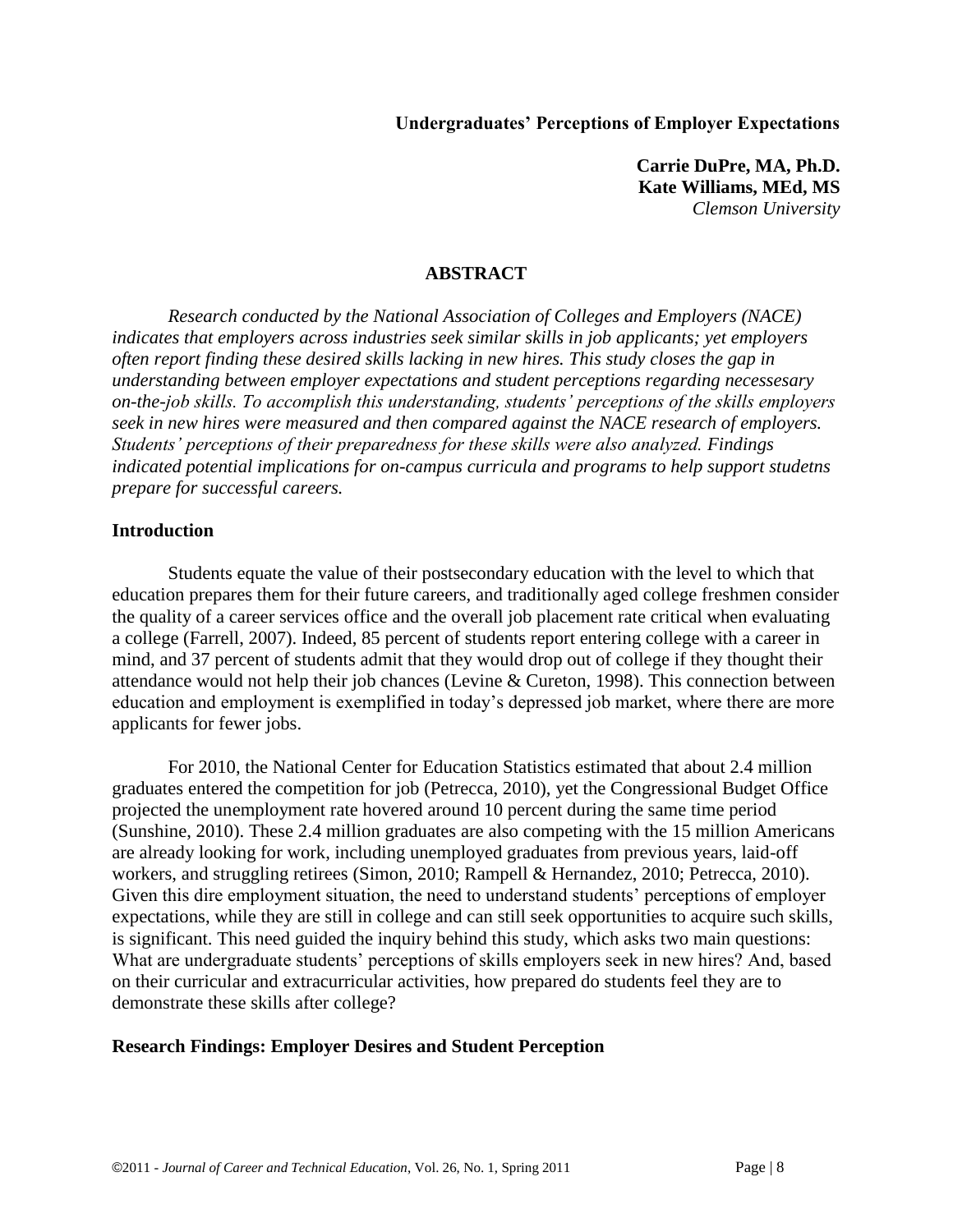Researchers from the National Association of Colleges and Employers (NACE) found that high grade point averages are still necessary in job candidates, though high grades alone are not enough to secure a job (Koc & Koncz, 2009). Non-technical skills are required in today's jobs, though, given how articulate employers appear to be with colleges about what they want in college graduates, vocational researchers are surprised by existing gaps between what employers want and what graduates possess (Hannerman & Gardner, 2010; Koc & Koncz, 2009; Koc, 2010; *Occupational Outlook Handbook*, 2010). For example, employers are clear in wanting college graduates who can demonstrate "relevant work experience" (Koc, 2010; "Occupational *Outlook Handbook*," 2010, p. 22); yet, even given students' expressed understanding of the importance of real-world skills, academics and researchers repeatedly illustrate the lack of realworld skills in freshly minted graduates. There also exists a well-documented gap between desired non-technical skills and the non-technical skills college graduates possess, including effective interpersonal skills (Garber, 2003). Across industries, employers also place high value on potential employees who graduate from collegiate institutions that teach beyond simple knowledge transmission into preparing graduates to be "successful and contributing members of today's global economy" (Hart,  $2006$ , p.1).

According to employers, and as reported through NACE research, the most effective way for graduates to stand out among the crowd is to prove they possess outstanding credentials in a number of non-industry specific desired skill areas. The 2010 Job Outlook, an annual NACE publication, listed these desired characteristics as, in order of importance, communication skills, analytical skills, teamwork skills, technical skills (as related to major), and a strong work ethic (Koc & Koncz, 2009). These skill areas are referenced frequently in this study as the *top five desired skills*. NACE did not define each term for participants; therefore, in this study's data collection tool assessing student perceptions, these terms are also not defined. Whether students and employers have similar understandings of these terms is an assumption that could be examined in future research.

In the 2010 Job Outlook, the National Association of Colleges and Employers surveyed 219 United States employers to find that 49.7 percent list *communication skills* as the most sought skill in employees, while at the same time list *communication skills* as the most lacking skill found in new college graduates. Of the other highly sought skills, 28.9 percent found *initiative* lacking, 27.2 percent found *teamwork skills* lacking, 20.8 percent found *strong work ethic* lacking, 11 percent found *analytical skills* lacking, and 8.7 percent *found technical skills*  lacking (Koc & Koncz, 2009). Researchers have also found that workers show a "persistent gap between the skills needed and the skills possessed" in the use of technology (Morgeson, Campion, & Levashina, 2009, p. 203), and that the effectiveness of written communication skills taught to business students is "questionable" (Pittenger, Miller,  $&$  Allison, 2006, p. 257).

### **Identification of Variables to Study**

For this study, NACE research outlining the top five desired skills was used to craft survey questions asking students their perceptions of the level to which employers valued each skill. These were also the skills listed when asking students to rate the level to which students felt prepared to demonstrate these skills in the workplace. A review of literature, as outlined in the following paragraphs, identified two areas highly credited for providing students with necessary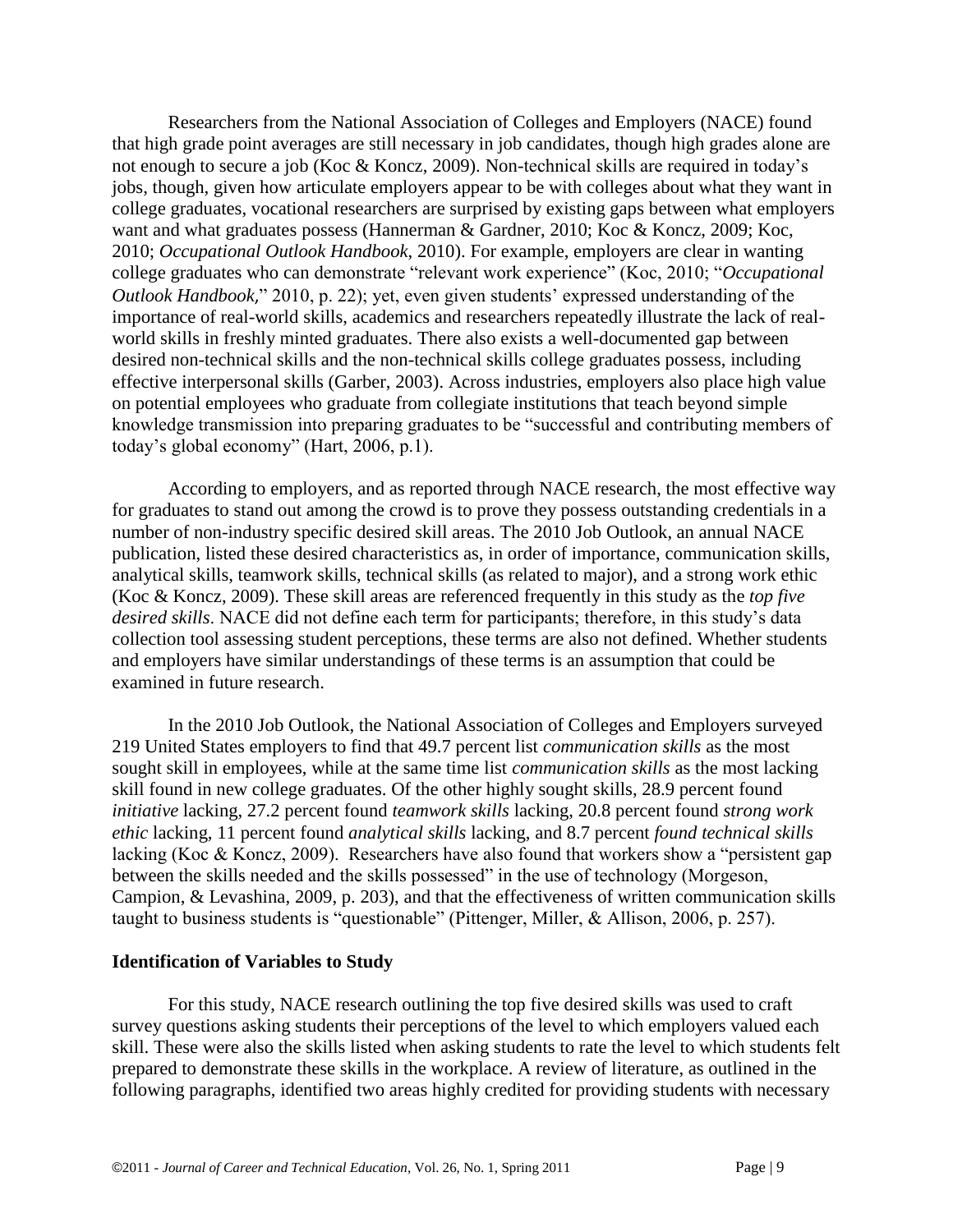growth: extracurricular and academic programs. Based on the campus of study, numerous extracurricular and academic programs were listed for students to select as having participated in and to then evaluate if they felt such programs impacted their abilities to demonstrate the top five desired skills.

### **Literature on Extracurricular and Academic Programs**

Little empirical research exists on the impact of participation in extracurricular activities on career choice (Pascarella & Terenzini, 2005), yet a considerable amount of career-related skills are developed in non-instructional settings (Heckman, 1999). In his seminal work, Chickering  $(1969)$  included career development under the "establishing purpose" vector in his analysis of how students develop in college. Student affairs scholars argue the value of extracurricular involvement in "improving the quality of the undergraduate learning experience" (Pomerantz, 2006, p. 177), noting that when students become actively involved in campus activities, they benefit from greater "student learning and personal development" (Pascarella  $\&$ Terenzini, 1991, p. 36).

Regarding overall academic experiences, Pascarella and Terenzini's review of research conducted in the 1990s discovered a small yet consistent body of research "suggesting that the quality of effort or involvement students make in meeting the requirements of their formal academic program has an impact on their self-ratings of growth in career-related competencies and skills" (2005, p. 522). Tagg (2003) identified similar relevance of hands-on experience in obtaining a job by arguing for the value of students taking an active role in their education and continually connecting what they learn to the world around them. This learning paradigm puts high responsibility on the student, viewing education as something one engages in rather than something one obtains. Learning therefore becomes a process in which students rely on their personal perspectives when deciding what to believe while they "simultaneously share responsibility with others to construct knowledge" (Baxter Magolda and King, 2004, p. xviii), as would be accomplished in a team setting on the job.

Many researchers identify the internship as the activity that offers the greatest impact on students' career preparation, pointing to positive outcomes including growth in academic performance (Dundes & Marx, 2006/2007), obtaining job-related skills (Pascarella & Terenzini, 2005; Kim & Alvarez, 1995), making professional contacts (Bottner, 2010), and developing soft skills such as professional etiquette and communication (Walgran, 2010). Having an internship is also a factor in many companies' hiring practices; over the past years, employers report growing importance placed on hiring graduates with internship experience (Koc, 2010).

# **Conceptual Justification for Study**

A vast body of literature assesses only what employers seek in potential employees or what employers see in their job applicants and new-hires. The focus of such research lies with the employer and what skills they desire and/or observe. Another body of research investigating students and future employment centers on the concept of "vocational self-concept," regarding the connection one's self concept has to one's vocational development (Super, 1963, p. 20). The importance of self concept on career development is an idea long recognized in the field of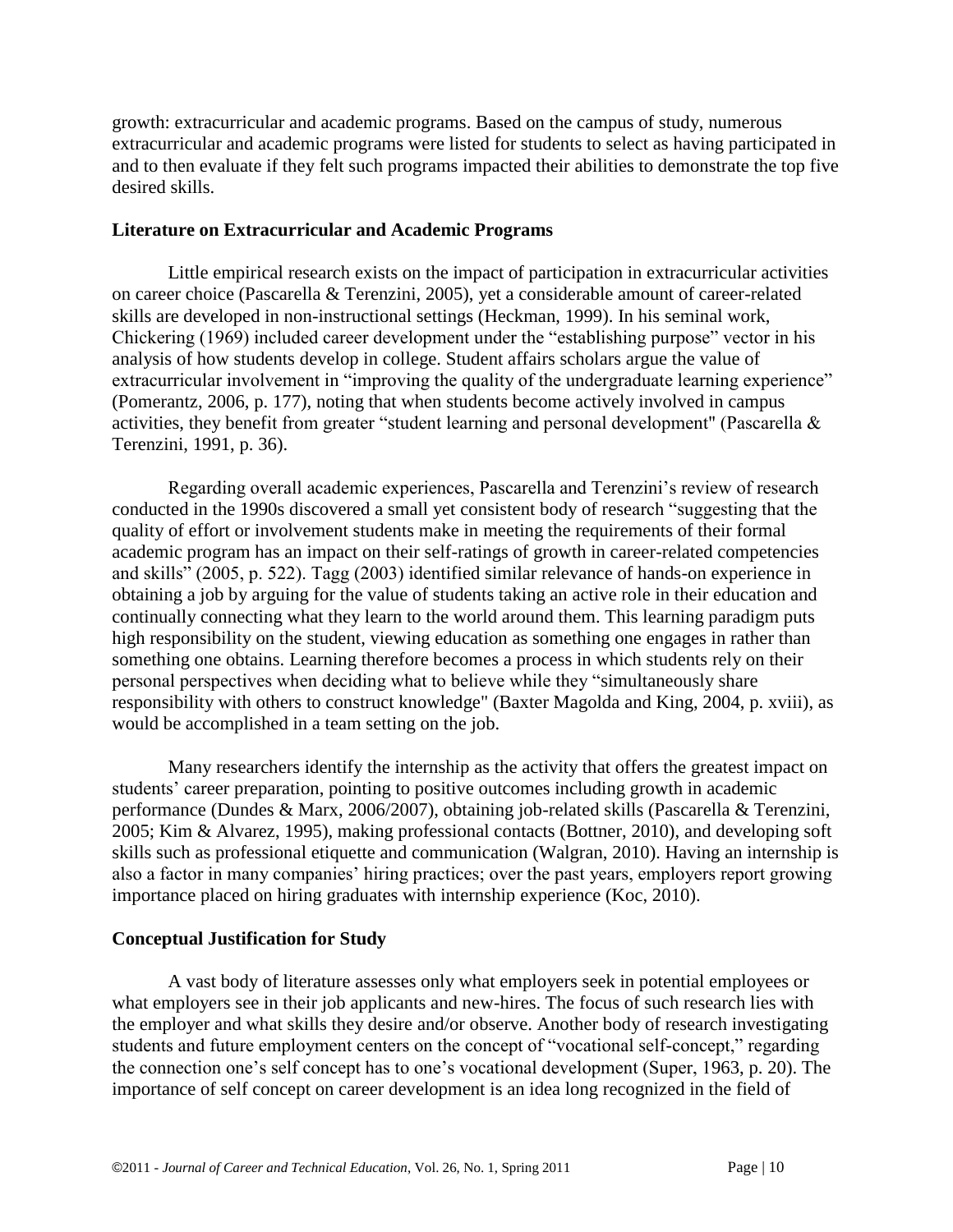vocational psychology (Betz & Hackett, 2006), with a person's self concept even dictating career selection (Holland, 1997). Self-efficacy has also played a central role in understanding how a person's self concept impacts career preparation. More specifically, self-efficacy assumes that a student's level of self confidence to perform a task impacts the level of effort expended, perseverance in the face of adversity, and the belief that one could successfully execute a desired course of action (Bandura, 1997).

Literature like that highlighted above does not, however, address the gap between what employers seek in potential employees and what students perceive as important skills to obtain. In order to best prepare students for a competitive workplace, this gap must be addressed. The current study differs from past research by investigating student perceptions of the skills they think employers desire and the level to which they feel they are working toward obtaining these skills before college graduation. The focus is on perceptions of importance and participation in activities that help build skills. This data begins to address the gap between employer desires and student perceptions, as well as activities students perceive as fostering growth in skills that support their career preparation.

# **Method**

### **Institutional Location and Participants**

Undergraduate student percerptions were analyzed at apublic, four-year institution in the Southeastern United States. This location is particularly relevant to the study of career preparedness as the most optomistic views of hiring projections for the class of 2010 still predict that the Southeast will report a 10 percent decrease in hiring (Koc, 2010). Participants were recruited from general education courses with the intent of recruiting students who represented diverse academic backgrounds. The participants, all of whom were at least 18 years of age, represented varying demographics, years in school from freshman to senior, and pursuit of various degrees offered by the research instituion. More specifically, of the 125 participants, 58 percent were female and 42 percent were male. Regarding ethnicity, 82 percent of the sample were White, very near the 81.72 percent of the institution's undergraduate population that reports being White. The participants were at various stages of their undergraduate degree: 26 percent were first-year students, 33 percent were sophomores, 26 percent were juniors, and 14 percent were seniors. Although more participants studied business and the behavioral sciences (39 percent), all of the academic colleges were substantially represented, with 13 percent studying agriculture, 13 percent engineering and science, 15 percent liberal arts, and 20 percent health and education.

### **Research Instrument**

A voluntary paper-and-pencil survey was distributed during class to obtain participant perceptions of how employers value the top five desired skills most sought by employers: analytical skills, communications skills, major (technical) skills, teamwork skills, and work ethic. They were then asked about thier perceptions of how participation in institution-related experiences prepared them for their careers. Students were asked which of six common extracurricular activies they completed and their perceptions of how those activities prepared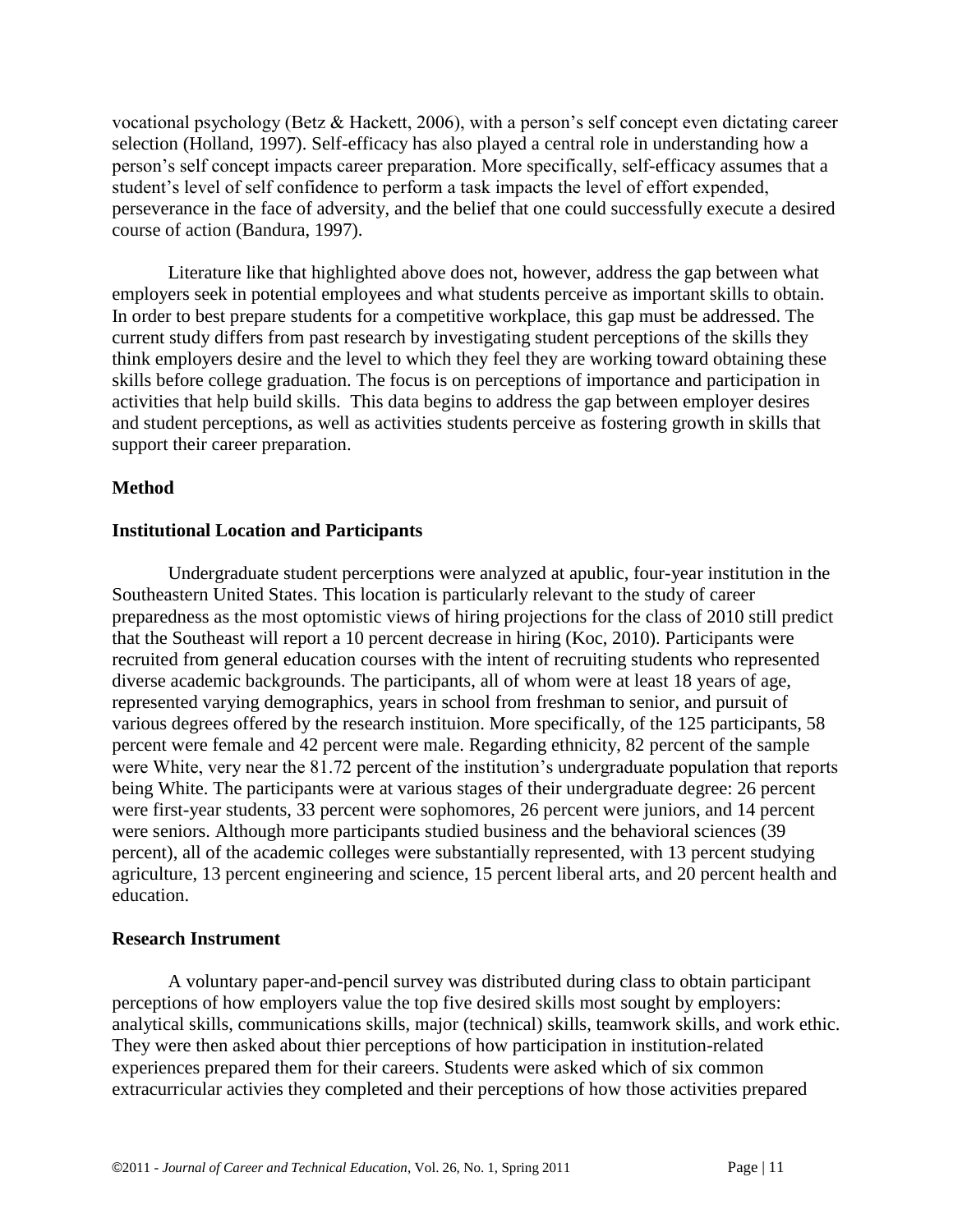them in the top five desired skills most sought by employers. Next, students indicated their participation in 14 common academic programs and their perceptions of how those activities prepared them regarding the same five skills. The activities listed in the survey were derived from the American College Professionals Association initiatives (1996), as well as a comparison to which activities were offered at the institution of study. Demographic information was also collected, including gender, ethnicity, class year, college in which degree is sought, and plans for the first year after graduation.

### **Results**

# **Ranked Importance of and Perceived Preparedness of Top Five Skills**

First, undergraduate students' perceptions of skills employers seek in new hires were analyzed. Students perceived work ethic (m=3.81, 37%) as most important. This was followed, in ranked order, by: communication (m=3.69, 29%); teamwork (m=2.84, 31%); analytical skills  $(m=2.58, 37%)$ ; and technical skills  $(m=2.09, 56%)$ . Second, participants were asked to rate how prepared they felt to use the top five desired skills in the workplace. Students were most confident of their work ethic (M=4.46, SD=.82) and teamwork skills (M=4.34, SD=.79) followed by communication skills (M=4.22, SD=.71). They were less sure of their analytical skills  $(M=4.02, SD=.77)$  and major skills  $(M=3.85, SD=.93)$ . These perceptions did not significantly differ by gender or ethnicity, although they did significantly differ by class year, with juniors and seniors reporting greater perceptions of preparations than freshmen (see Table 1). In addition, students studying health and education felt significantly more prepared to use major skills than students studying business and behavioral sciences (mean difference=.48, p<.05). There were no differences between the other academic colleges in students' perceptions of preparedness.

### **Perceived Preparedness to Demonstrate Skills**

Undergraduate students were presented with a list of 19 skills employers seek in new hires to analyze their self concept of preparedness related to using those skills on the job. This longer list, which encompasses the top five desired skills, includes many of the skills noted in vocational research, largely by NACE, to gain a more total picture of students' vocational self concepts (Koc, 2010; *Occupational Outlook Handbook*, 2010). Two of the students' perceived top three preparedness skills are also highly desired by employers: work ethic and teamwork. (The third skill with which students perceived a high level of preparedness was friendly/outgoing.) However, another two of the employers' top five desired skills fall in the bottom third of the students' perceptions, analytical skills and technical skills, illustrating a gap in the expectations between the two parties. (See Table 2 for the full results.)

The students' ratings of the remaining 13 skills were significantly different than the employers' ratings of importance, again illustrating a potential gap in expectations. It is important to note the direction in which the students' perceptions of their skills differ from the skills desired by employers; students' perceptions of their skills were significantly lower than the employers' ratings of importance for communication, analytical, technical, and computer skills, among others.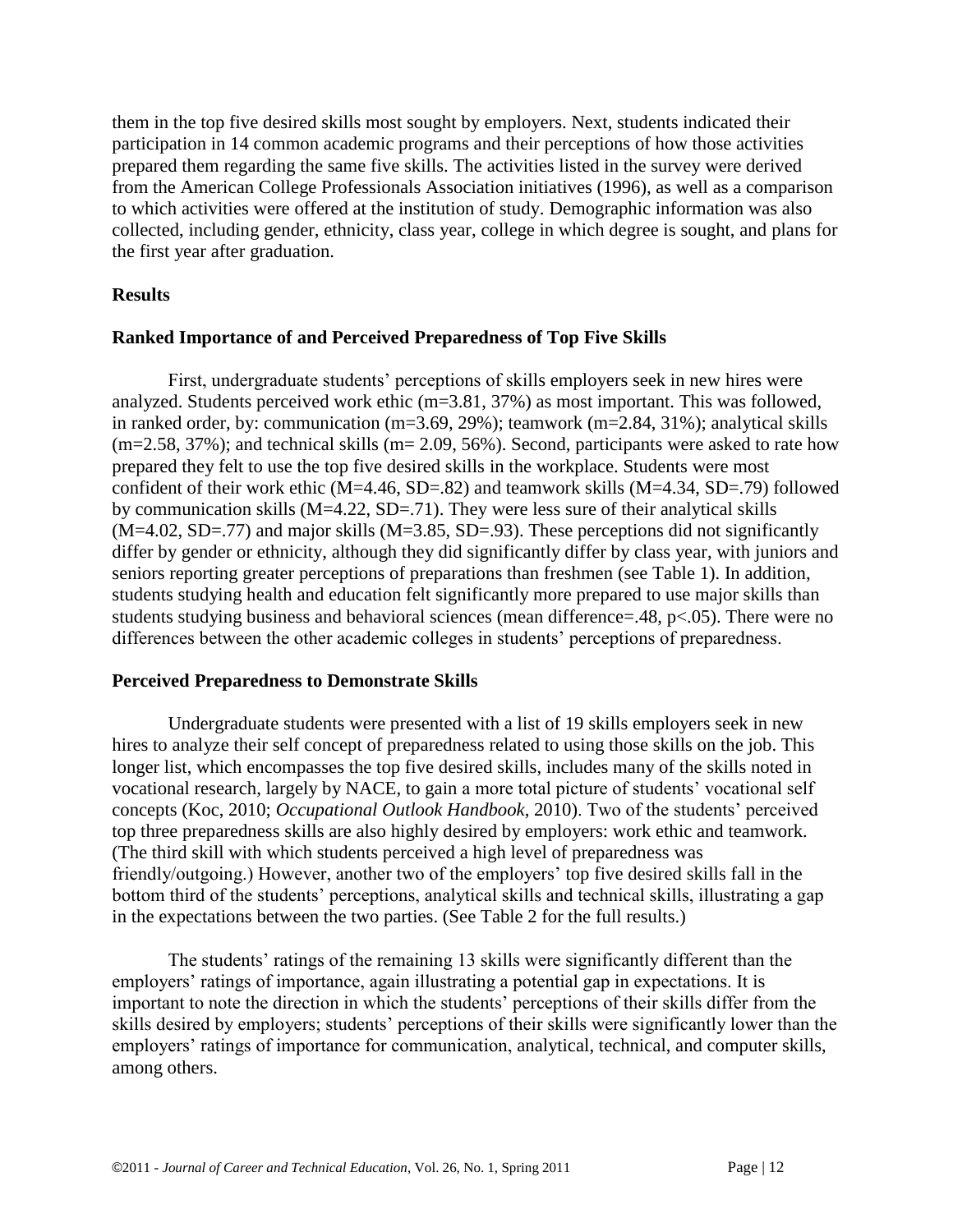#### **Impact of Extracurricular and Academic Involvement**

This study also sought to identify relationships between extracurricular and academic activities and students' perception of how those activities contributed to their growth in the desired skill. To obtain meaningful correlations, both variables needed to show adequate variance in scores. Therefore, the activities that were either universally endorsed (participation in speech classes, writing classes, and major and non-major classes), or that had limited participation (varsity athletics, study abroad, and electronic portfolio completion), were eliminated from these analyses.

Of particular interest regarding the relationship between students' perceptions of their skills and the activities they completed was the significant positive correlation between analytical thinking skills and student participation in undergraduate research  $(r=.27, p<.01)$ , study abroad  $(r=.21, p<.05)$ , and internships  $(r=.19, p<.05)$ . Significant positive correlations were found between communication skills and tutoring other students  $(r=.21, p<.05)$  and non-major courses  $(r=18, p<0.05)$ . Students' skills in their academic major had significant positive correlations with taking major courses ( $r = .29$ ,  $p < .01$ ), undergraduate research ( $r = .24$ ,  $p < .01$ ), completing their university-required electronic academic portfolio  $(r=.22, p<.05)$ , and participating in an internship ( $r = 19$ ,  $p < 05$ ). Interestingly, a significant positive correlation with skills in the major also emerged for non-major courses  $(r=.19, p<.05)$  and participation in student organizations  $(r=.18, p<.05)$ . A significant positive correlation emerged between work ethic and participation in student organizations ( $r = 21$ ,  $p < .05$ ). Finally, a significant negative correlation was found for teamwork skills and Greek life participation ( $r = -0.24$ ,  $p < 0.01$ ) and varsity sports ( $r = -0.22$ ,  $p < 0.01$ ).

It is important to note that these correlations do not demonstrate causation; we cannot be sure if the participation in an activity increased related skills or if higher skills lead to participation in the related activity. However, this data indicates students' self concepts of what activities impacted their perceived abilities in desired on-the-job skills, which connects this research to a greater body of research exploring the role of student perceptions and self concept in preparing for job readiness.

### **Discussion**

A primary goal of this study was to identify perceptions college undergraduate students hold about top skills desired in the workplace. National Association of College and Employers Job Outlook 2010 informed us that employers most heavily value communication skills, analytical skills, teamwork skills, technical skills, and work ethic, in that order. Students rated their work ethic and teamwork skills among their highest abilities, which is good news for the employers. Unfortunately, employers also seek analytical skills and technical skills, which students rated in the lower range of their abilities. These findings help identify a gap in the skills employers seek and students' perceptions of their abilities in those areas.

On a positive note, students were more in line with employers about perceptions of the importance of communication skills in the workplace. Perhaps initiatives at this specific university to infuse writing requirements into a wide variety of disciplines have convinced students that these skills are valuable. Ratings of the importance of communication skills did not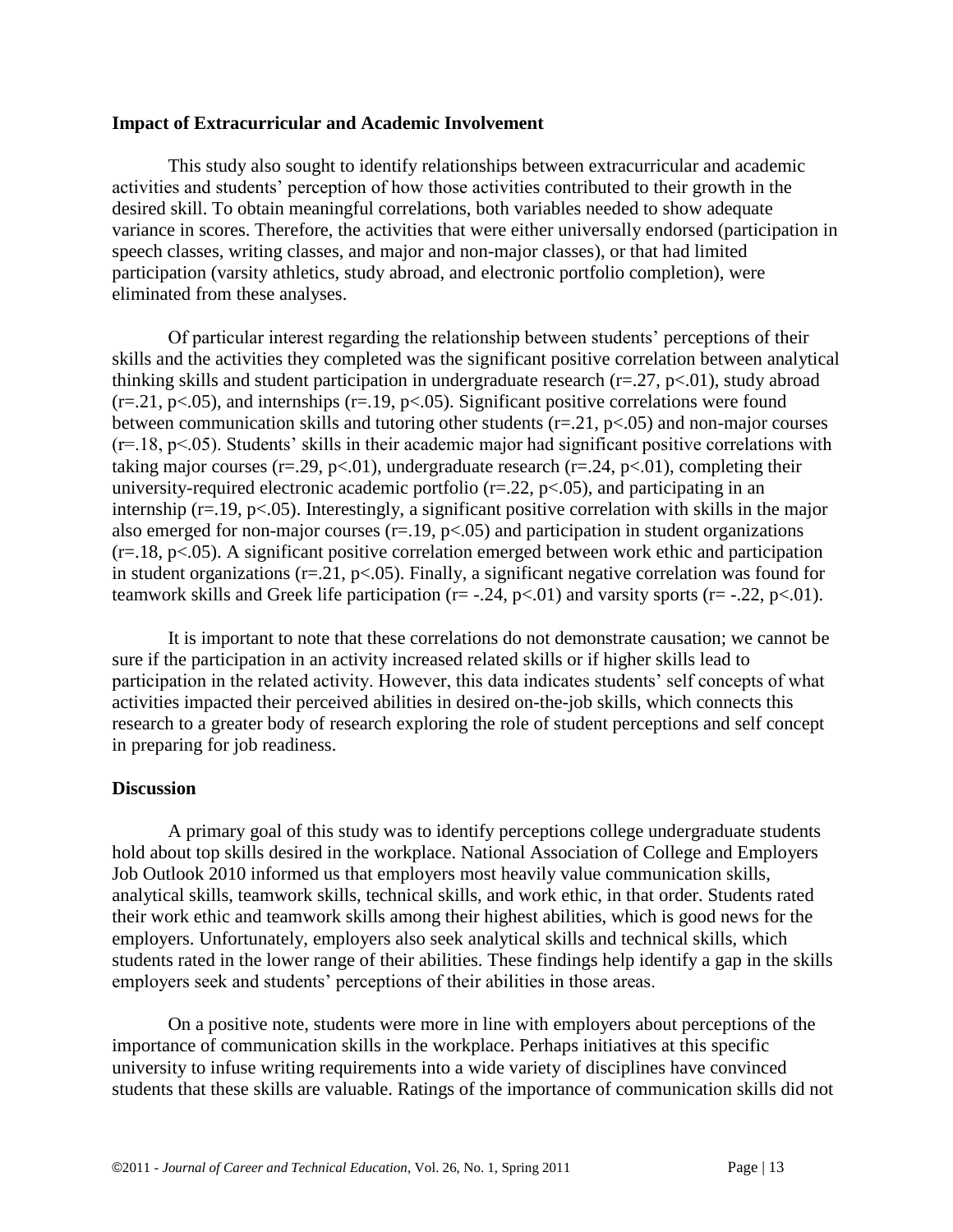differ between gender, class year, or academic discipline, supporting the possibility that a holistic academic approach to communication might be a factor in these results. On the other hand, this data was collected within a general education communications course, in which communications is obviously central to course success; if the data were collected in a different setting, these findings could dissipate.

It appears that academic involvement that requires what one might classify as active and on-going participation and effort on the part of the student (undergraduate research, internship/coops, and tutoring) are related to perceived desired skills. More passive types of academic involvement (faculty advising, receiving tutoring, and attending workshops) do not appear to have a relationship with key skills analyzed in this study. These results highlight the importance of active learning opportunities in which students construct new knowledge through the discovery of new ideas and participation in challenges that allow them to build upon previously gained skills (Bruner, 1960).

Also of interest was the relationship between undergraduate research and both analytic and major-specific skills. The university at which this study was conducted supports undergraduate participation in scholarly research with faculty mentors by providing both financial resources to faculty and academic credit to undergraduates. Though this program has been recognized as a national best practice in undergraduate research from a faculty perspective (O'Shaughnessy, 2008), this current study begins to fill the lack of research conducted to measure student perceptions of the program's value as related to students' futures. Overall, the data from this study demonstrates the effectiveness of such hands-on research at the undergraduate level, which can serve as encouragement for other universities to adopt similar programs.

# **Limitations**

One of the primary limitations of this study is the correlational nature of the data. The survey is a cross-section of students' perceptions and does not follow changes in students' perceptions over time. In addition, we cannot make claims about the causal direction of these relationships. For example, the relationship between undergraduate research participation and analytical skills could exist because students who conducted research became more confident of their analytical skills. On the other hand, students who felt confident in their analytical skills might have decided to join undergraduate research teams. Even with this single-method bias, the relationships demonstrated here still provide valuable information about students' perceptions of their skills and the types of extracurricular and academic programs in which these students participate.

Because the data was collected within a communications course, the curriculum presumably included the importance of communication within the context of this course. Future research should determine if the results would be replicated in a different course, such as a general education mathematics course that would also include diversity of participants yet balance out any course-specific biases. While the participants here did represent a cross-section of colleges, years in school, and personal demographics, a larger sample size would support greater generalizablility. It is also important to remember that this study looked at the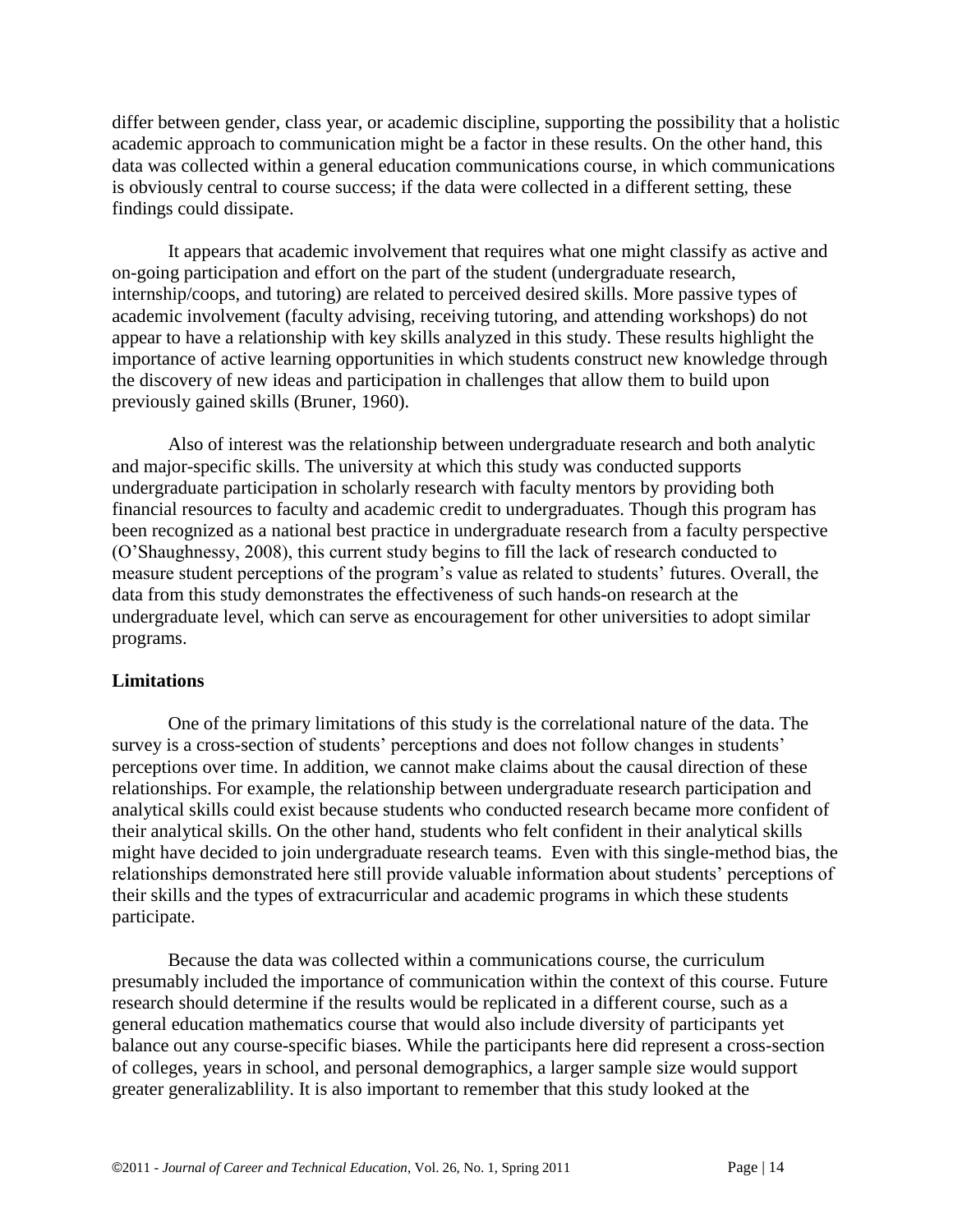perceptions of traditional aged students in a four-year institution. Many other student populations exist and warrant their own investigations, including community college, non-traditional aged, minority (Teng, Morgan, & Anderson, 2001), and first-generation students (Moss, 2003).

### **Future Implications and Research**

Considering that students graduating in 2009 faced up to 40 percent fewer job prospects than their counterparts faced the year before (Yousuf, 2009), the connection between college and career warrants continued study. For institutions struggling with attrition, the extra work needed to create and maintain programs and curriculum focused on career preparation might not be a top priority. Still, as students enter college seeking a career (Farrell, 2007), higher education cannot afford to ignore the issue of career preparation. In particular, the employer preference that appears to be unwavering no matter the economy or job market is the desire for "relevant work" experience" (Koc & Koncz, 2009). Placing students in valuable, field-related work experiences (such as internships and co-operative learning placements) should be a high institutional goal.

Some educational critics, however, question such focus on career preparedness in college, stressing that focusing too heavily on career development comes at the expense of students' intellectual growth (Aronowitz, 2000; Moss, 2003). This view presents an institutional hurdle that must be cleared before campus-wide efforts can receive the financial and human resources needed to create and sustain initiatives for career preparation. In the end, however, the hope is that this research serves as a reminder to institutions of higher education to remember students' desire for career preparedness in their extracurricular and academic offerings, so these institutions can not only help students find jobs after graduation but to also prepare them—and help them see the value of career-related skills—so they might find long-term career success.

# **TABLE 1:**

|                                |                                  | Freshman              | Sophomore | Junior  | Senior   |  |  |
|--------------------------------|----------------------------------|-----------------------|-----------|---------|----------|--|--|
|                                | Perceptions of Analytical Skills |                       |           |         |          |  |  |
|                                | Freshman                         | $(3.73)$ <sup>+</sup> | $-.22$    | $-.49*$ | $-.61*$  |  |  |
|                                | Sophomore                        |                       | (3.95)    | $-.26$  | $-.38$   |  |  |
|                                | Junior                           |                       |           | (4.21)  | $-.12$   |  |  |
|                                | Senior                           |                       |           |         | (4.02)   |  |  |
| Perceptions of Major Skills    |                                  |                       |           |         |          |  |  |
|                                | Freshman                         | (3.33)                | $-.47*$   | $-84*$  | $-0.94*$ |  |  |
|                                | Sophomore                        |                       | (3.80)    | $-.38$  | $-.47$   |  |  |
|                                | Junior                           |                       |           | (4.18)  | $-.10$   |  |  |
|                                | Senior                           |                       |           |         | (4.28)   |  |  |
| Perceptions of Teamwork Skills |                                  |                       |           |         |          |  |  |
|                                | Freshman                         | (4.00)                | $-49*$    | $-.39*$ | $-.50*$  |  |  |
|                                | Sophomore                        |                       | (4.49)    | .09     | $-.01$   |  |  |
|                                | Junior                           |                       |           | (4.39)  | $-.11$   |  |  |
|                                | Senior                           |                       |           |         | (4.34)   |  |  |

*Significant mean difference in skills by class year*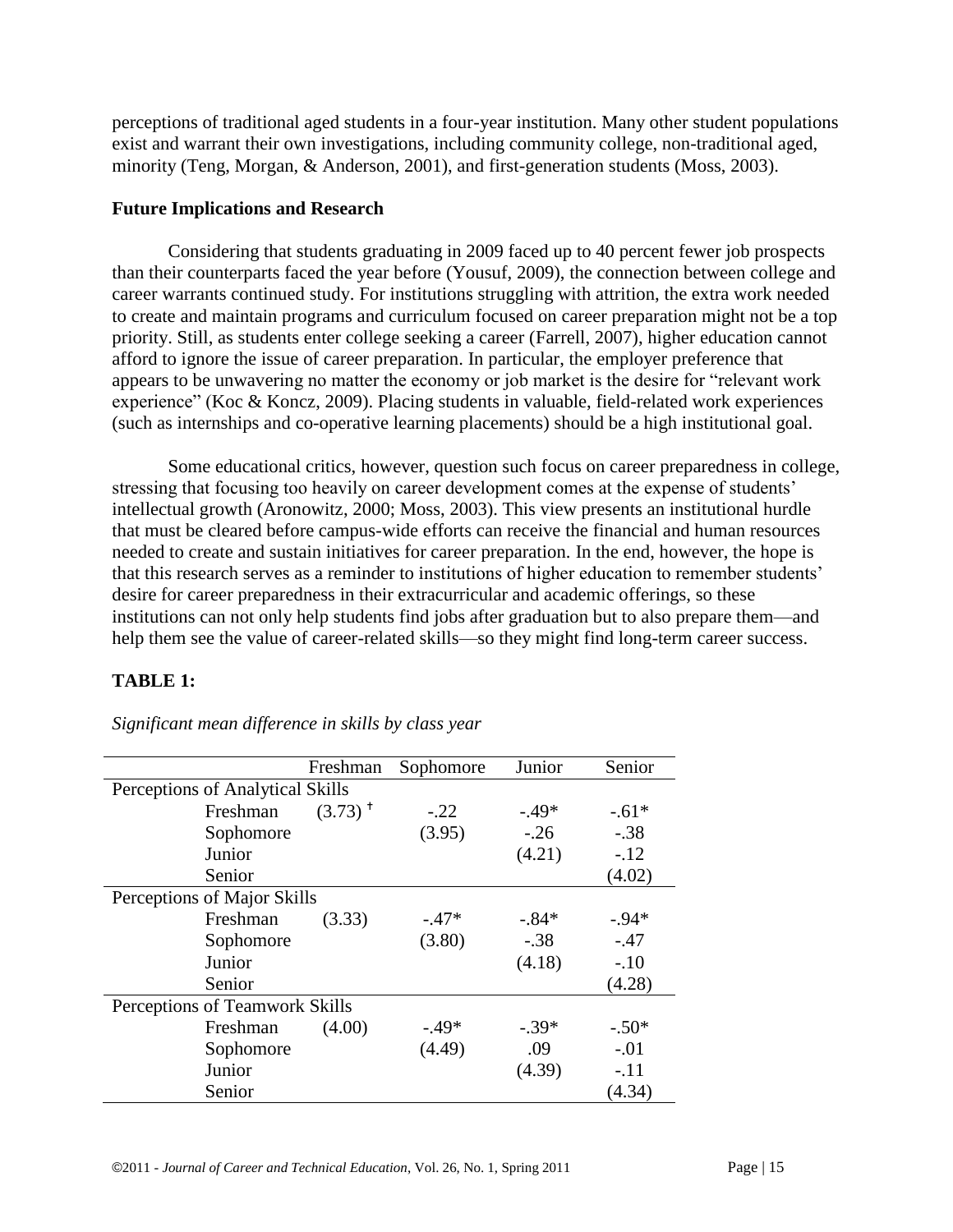\* Significant at the p<.05 level.

Mean scores are listed on the diagonal

### **TABLE 2:**

*Mean self-efficacy ratings of student skills compared to mean importance ratings from employers.*

|                             | Mean         | Mean                    |            |          |     |
|-----------------------------|--------------|-------------------------|------------|----------|-----|
|                             | Student      | Employer                | Mean       | t        | df  |
|                             | ratings of   | ratings of              | Difference |          |     |
|                             | their skills | importance <sup>†</sup> |            |          |     |
| Work ethic                  | 4.4          | 4.6                     | $-0.2*$    | $-2.28$  | 123 |
| Friendly/Outgoing           | 4.4          | 3.7                     | $0.7*$     | 9.80     | 123 |
| <b>Teamwork</b>             | 4.4          | 4.5                     | $-0.1*$    | $-2.29$  | 123 |
| Problem solving             | 4.1          | 4.5                     | $-0.4*$    | $-5.73$  | 123 |
| Flexibility/Adaptability    | 4.1          | 4.3                     | $-0.2*$    | $-2.92$  | 122 |
| Sense of humor              | 4.1          | 3.0                     | $1.1*$     | 18.99    | 123 |
| Leadership                  | 4.1          | 4.1                     | 0.0        | $-0.37$  | 122 |
| Self-confidence             | 4.0          | 3.9                     | 0.1        | 1.82     | 123 |
| Initiative                  | 4.0          | 4.5                     | $-0.5*$    | $-6.71$  | 123 |
| Organizational              | 3.9          | 4.0                     | $-0.1$     | $-0.69$  | 123 |
| <b>Communication skills</b> | 3.9          | 4.7                     | $-0.8*$    | $-11.08$ | 122 |
| Tactfulness                 | 3.9          | 3.8                     | 0.1        | 1.88     | 123 |
| Detail oriented             | 3.9          | 4.1                     | $-0.2*$    | $-2.06$  | 123 |
| <b>Analytical skills</b>    | 3.8          | 4.4                     | $-0.6*$    | $-7.53$  | 123 |
| Creativity                  | 3.8          | 3.6                     | 0.2        | 1.78     | 123 |
| Strategic planning          | 3.8          | 3.3                     | $0.5*$     | 5.93     | 123 |
| Computer skills             | 3.6          | 4.2                     | $-0.6*$    | $-6.55$  | 123 |
| <b>Technical skills</b>     | 3.5          | 4.1                     | $-0.6*$    | $-7.53$  | 123 |
| Entrepreneurial             | 3.3          | 3.2                     | 0.1        | 1.79     | 123 |

**\* The mean difference is significant at the 0.05 level.**

Ratings of importance provided by employers in NACE Job Outlook 2010.

### **REFERENCES**

American College Personnel Association. (1996). *The student learning imperative: Implications for student affairs.* (1996). [Electronic version]. Washington, DC: Authors.

Aronowitz, S. (2000). *The knowledge Factory: Dismantling the corporate university and creating true higher learning.* Boston: Beacon Press.

*Bandura*, A. (*1997*). *Self-efficacy: The exercise of control*. New York: Freeman.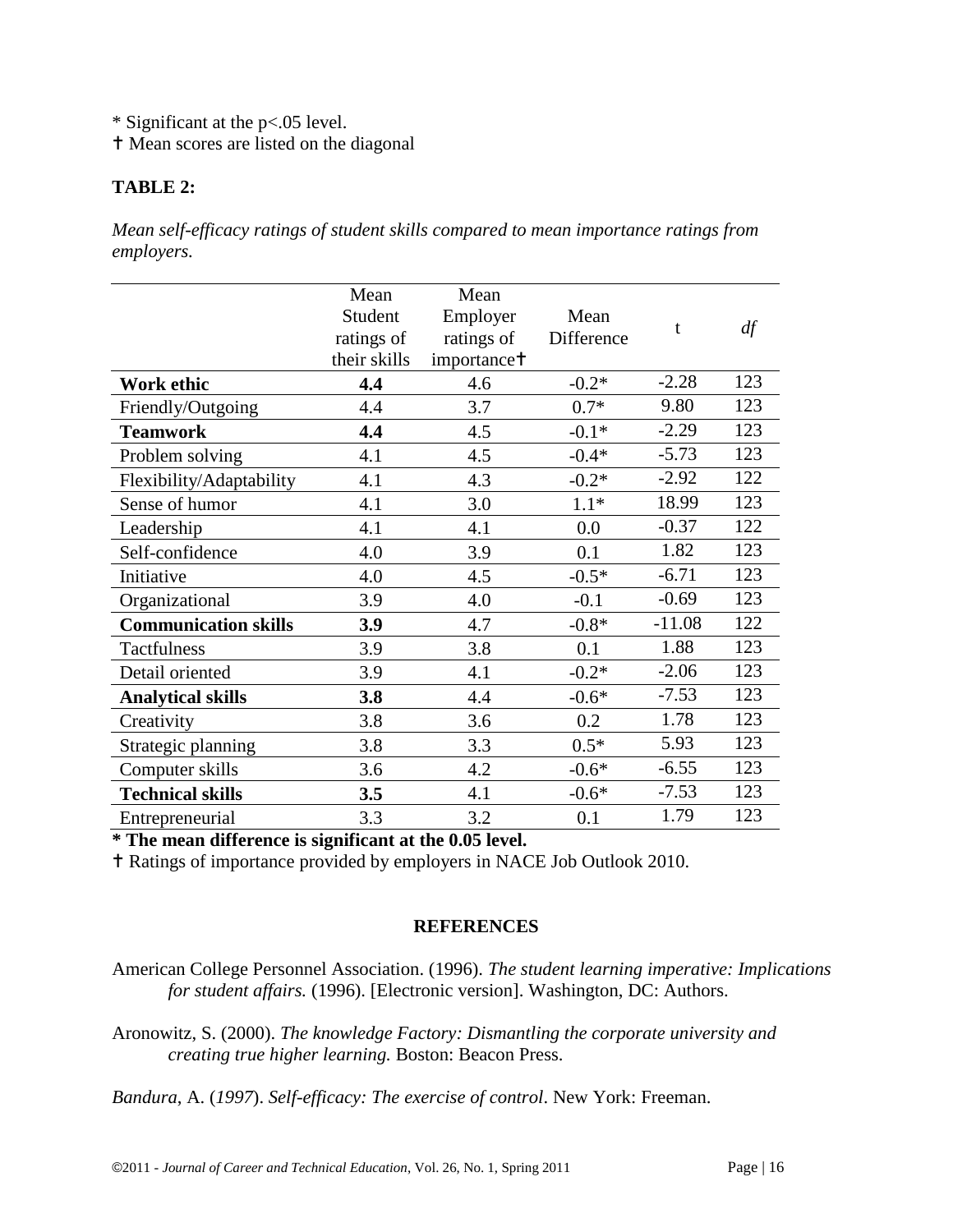- Baxter Magolda, M. B., & King, P. M. (2004). *Learning partnerships: Theory and models of practice to educate for self-authorship.* Sterling, VA: Stylus Publishing.
- Betz, N. E. & Hackett, G. (2006). Career self-efficacy theory: Back to the future. *Journal of Career Assessment, 14*(1), 3-11.
- Bottner, R. (2010). Internship insights: A report from the national internship and co-op study. *NACE Journal, 70*(3), 26-28.
- Bruner, J. (1960). *The Process of Education.* Cambridge: Harvard University Press.
- Chickering, A. W. (1969). *Education and identity* (2nd ed.). San Francisco: Jossey-Bass.
- Davidson, W. B., Beck, H. P., & Milligan, M. (2009). The college persistance questionnaire: Development and validation of an instrument that predicts student attrition. *Journal of College Student Development, 50(4*), 373-390.
- Dundes, L. & Marx, J. (2006/2007). Balancing work and academics in college: Why do students working 10 to 19 hours per week excel? *Journal of College Student Retention: Research, Theory & Practice, 8*(1), 107-120.
- Farrell, E. F. (2007). Report says freshmen put career prep first. *Chronicle of Higher Education, 53*(18), A32.
- Garber, J. (2003). *Getting a job*. New York: Barnes and Nobles Books.
- Gundry, L. K., & Rousseau, D. M. (1994). Critical incidents in communicating culture to newcomers: The meaning is the message. *Human Relations, 47*, 1063-1088.
- Hart, P. D. (2006). *How should colleges prepare students to succeed in today's global economy? Based on surveys among employers and recent college graduates.* (Association of American Colleges and Universities report). Retrieved from http://www.aacu.org/leap/documents/Re8097abcombined.pdf
- Hannerman, L., & Gardner, P. (2010). Under the economic turmoil a skills gap simmers. Collegiate Employment Research Institute, Michigan State University.
- Heckman, J. (1999). Education and job training: Doing it right. *Public Interest, Spring 1999*(135), 86-107.
- Holland, J. L. (1997). *Making vocational choices* (3rd ed.). Odessa, FL: Psychological Assessment Resources.
- Kim, M., & Alvarez, R. (1995). Women-only colleges: Some unanticipated consequences. *Journal of Higher Education, 66*(6), 641-668.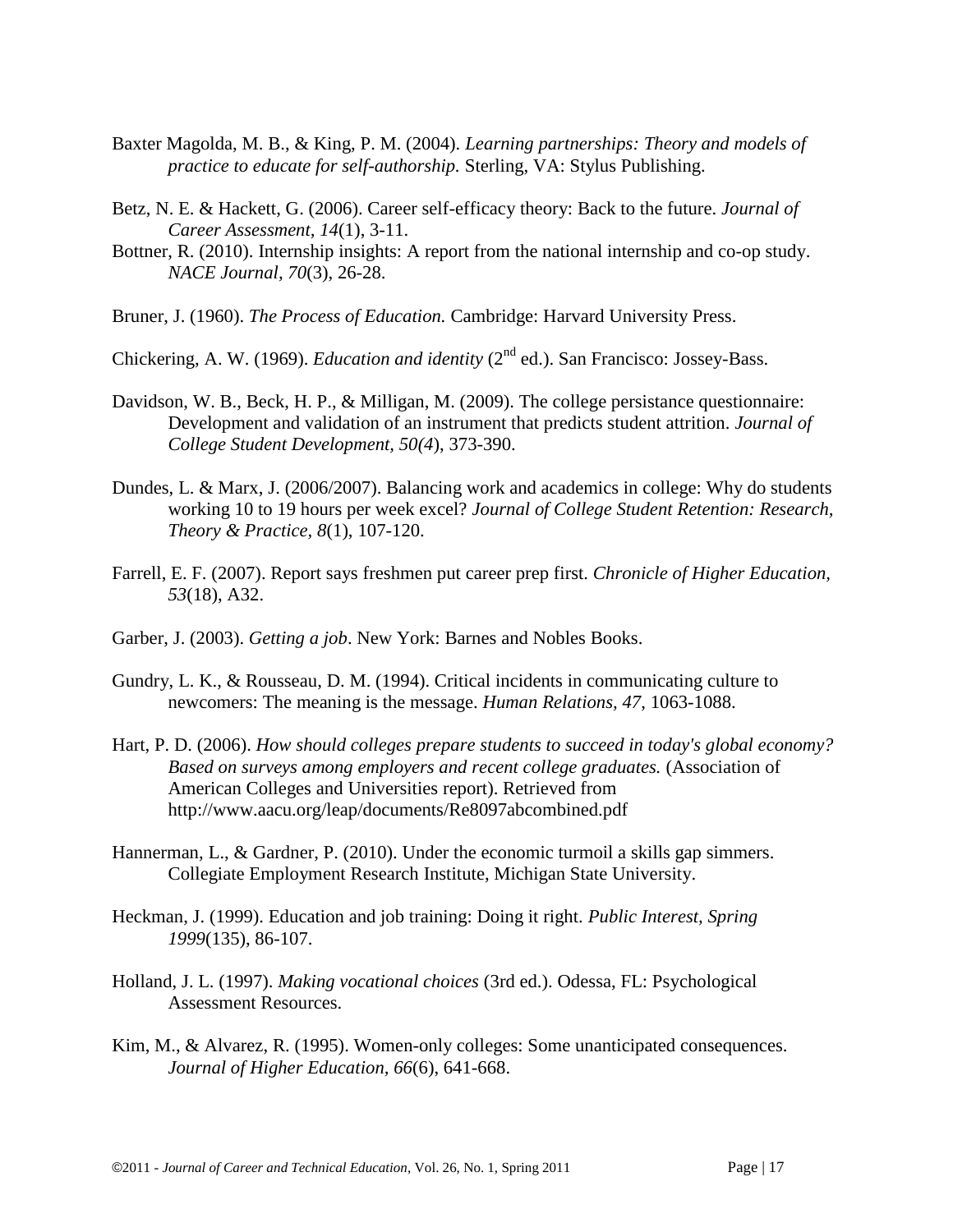- Koc, E. (2010, April 15). Hiring up 5.3 percent for class of 2010. *National Association of Colleges and Employers*. Retrieved from http://www.naceweb.org/Press/Releases/Hiring\_Up\_5\_3\_Percent\_for\_Class\_of\_2010\_% 284-15-10%29.aspx?referal=pressroom&menuid=273
- Koc, E. & Koncz, A. (2009). *Job Outlook 2010*. Bethlehem, PA: National Association of Colleges and Employers.
- Levine, A. L. & Cureton, J. S. (1998). *When hope and fear collide*. San Francisco: Jossey-Bass.
- Louis, M. R. (1980). Surprise and sense making: What newcomers experience in entering unfamiliar organizational settings. *[Administrative Science Quarterly](http://www.jstor.org/action/showPublication?journalCode=admisciequar)*, *25*(2), 226-251.
- Moss, G. (2003). Intellectualism vs. career preparation: A comparative model of self reported growth among graduating college seniors. *College Student Journal, 37*(2), 309-318.
- Morgeson, F. P., Campion, M. A., & Levashina, J. (2009). Why don't you just show me? Performance interviews for **skill**-based promotions. *International Journal of Selection & Assessment, 17*(2), 203-218.
- O'Shaughnessy, L. (2008). *The College Solution: A Guide for Everyone Looking for the Right School at the Right Price*. Upper Saddle River, NJ: FT Press.
- *Pascarella*, E. T., & *Terenzini*, P.T. (*2005*). *How college affects students (vol. 2): A third decade of research*. San Francisco: Jossey-Bass.
- Petrecca, L. (2010, April). Grads' toughest test? Job market. *USA Today*. B1-B2.
- Pittenger, K. S., Miller, M. C., & Allison, J. (2006). Can we succeed in teaching business students to write effectively? *Business Communication Quarterly, 69*(3), 257-263.
- Pomerantz, N. K. (2006). Student engagement: A new paradigm for student affairs. *The College Student Affairs Journal, 25*(2), 176-185.
- Rampell, C. & Hernandez, J. C. (2010, April 2). Signaling jobs recovery, payrolls surged in March. *New York Times.* Retrieved from http://www.nytimes.com/2010/04/03/business/economy/03jobs.html?scp=4&sq=job%20 market&st=Search
- Shaffer, J. P. (1995). Multiple Hypothesis Testing. *Annual Review of Psychology, 46*, 561–584.
- Simon, A. (2010, May). Job outlook for college grads better than last year. *The Greenville News*, A1, A4.
- Super, D. E. (1963). Self concepts in vocational development. In D. E. Super, R. Stariskevsky, N. Matlin, & J. P Jordaan (Eds.), *Career development: Self-concept theory* (pp. 1-26). New York: College Entrance Examination.